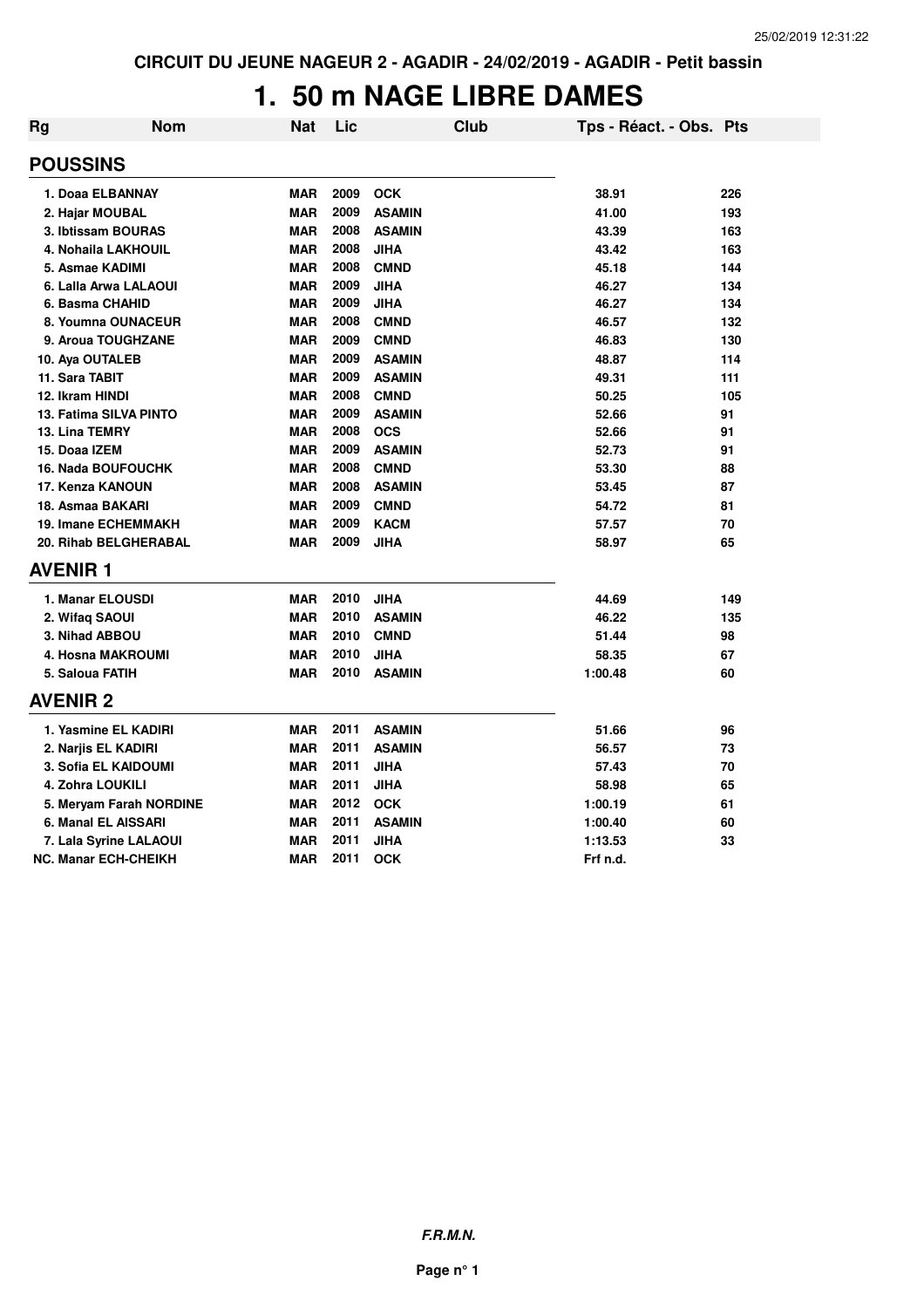# **2. 50 m NAGE LIBRE MESSIEURS**

| Rg                                              | <b>Nom</b> | Nat                      | Lic          |                            | Club | Tps - Réact. - Obs. Pts |            |
|-------------------------------------------------|------------|--------------------------|--------------|----------------------------|------|-------------------------|------------|
| <b>POUSSINS</b>                                 |            |                          |              |                            |      |                         |            |
| 1. Mohamed Adam BERRAHOO                        |            | <b>MAR</b>               | 2008         | <b>JIHA</b>                |      | 35.98                   | 196        |
| 2. Adam RACHID                                  |            | <b>MAR</b>               | 2008         | <b>JIHA</b>                |      | 38.05                   | 166        |
| <b>3. Amer ELHAMIL</b>                          |            | <b>MAR</b>               | 2009         | <b>JIHA</b>                |      | 38.13                   | 164        |
| 4. Mohamed YOUSFANI                             |            | <b>MAR</b>               | 2009         | <b>OCK</b>                 |      | 38.44                   | 161        |
| 5. Walid CHAYED                                 |            | <b>MAR</b>               | 2009         | <b>JIHA</b>                |      | 38.52                   | 160        |
| 6. Ziad BOUCHIKHA                               |            | <b>MAR</b>               | 2009         | <b>CMND</b>                |      | 38.55                   | 159        |
| 7. Othmane HALOUK                               |            | <b>MAR</b>               | 2008         | <b>ASAMIN</b>              |      | 38.62                   | 158        |
| 8. Mohammed BKHIBKHI                            |            | <b>MAR</b>               | 2008         | <b>CMND</b>                |      | 39.05                   | 153        |
| 9. Hamza NAFR                                   |            | <b>MAR</b>               | 2008         | <b>OCK</b>                 |      | 39.10                   | 153        |
| 10. Islam LAKHDAR                               |            | <b>MAR</b>               | 2009         | <b>KACM</b>                |      | 39.56                   | 147        |
| 11. Mohamed Amine ZEGOUMOU                      |            | <b>MAR</b>               | 2008         | <b>OCK</b>                 |      | 41.41                   | 128        |
| <b>12. Tamim SOUITI</b>                         |            | <b>MAR</b>               | 2008         | <b>CMND</b>                |      | 41.80                   | 125        |
| 13. Adam DIYANE                                 |            | <b>MAR</b>               | 2008         | <b>JIHA</b>                |      | 41.95                   | 123        |
| <b>14. Ali IDRISSI KHALDI</b>                   |            | <b>MAR</b>               | 2009         | <b>CMND</b>                |      | 42.32                   | 120        |
| 15. Adam TOUNZI                                 |            | <b>MAR</b>               | 2008         | <b>OCK</b>                 |      | 42.97                   | 115        |
| 16. Ouadie ZIDANI                               |            | <b>MAR</b>               | 2008         | <b>ASAMIN</b>              |      | 43.34                   | 112        |
| 16. Samy AHNAKACH                               |            | <b>MAR</b>               | 2009         | <b>JIHA</b>                |      | 43.34                   | 112        |
| 18. Rayane TRAIDI                               |            | <b>MAR</b>               | 2009<br>2009 | <b>OCK</b>                 |      | 43.36                   | 112        |
| 19. Taha EL HACIDI<br><b>20. Badr BOUCHIKHA</b> |            | <b>MAR</b><br><b>MAR</b> | 2008         | <b>JIHA</b><br><b>CMND</b> |      | 44.59<br>45.00          | 103<br>100 |
| 21. Anas BOUCHABA                               |            | <b>MAR</b>               | 2009         | <b>CMND</b>                |      | 45.26                   | 98         |
| 22. Ahmed Amine LOUBI                           |            | <b>MAR</b>               | 2009         | <b>CMND</b>                |      | 45.70                   | 95         |
| 23. Ayoub GOUMGHAR                              |            | <b>MAR</b>               | 2008         | <b>CMND</b>                |      | 45.76                   | 95         |
| 24. Yassine AZIZ                                |            | <b>MAR</b>               | 2009         | <b>ASAMIN</b>              |      | 46.33                   | 91         |
| 24. Adam AMJJOUD                                |            | <b>MAR</b>               | 2009         | <b>ASAMIN</b>              |      | 46.33                   | 91         |
| 26. Ahmed Sami EL YOUSSOFI                      |            | <b>MAR</b>               | 2009         | <b>OCS</b>                 |      | 46.77                   | 89         |
| 27. Reda ERROUKHOU                              |            | <b>MAR</b>               | 2009         | <b>CMND</b>                |      | 47.91                   | 83         |
| 28. Younes ZOUBIR                               |            | <b>MAR</b>               | 2009         | <b>OCK</b>                 |      | 48.73                   | 79         |
| 29. Mohamed Amine BOUCHBOUK                     |            | <b>MAR</b>               | 2009         | <b>JIHA</b>                |      | 49.41                   | 75         |
| 30. Ismail BELHAJ                               |            | <b>MAR</b>               | 2009         | <b>CMND</b>                |      | 49.50                   | 75         |
| 31. Abdollah LALAOUI                            |            | <b>MAR</b>               | 2009         | <b>JIHA</b>                |      | 51.38                   | 67         |
| 32. Abdellah DRIF                               |            | <b>MAR</b>               | 2009         | <b>ASAMIN</b>              |      | 52.63                   | 62         |
| 33. Baraa KAYED                                 |            | <b>MAR</b>               | 2009         | <b>CMND</b>                |      | 52.70                   | 62         |
| 34. Yahya EL OUAHABI                            |            | <b>MAR</b>               | 2009         | <b>CMND</b>                |      | 53.55                   | 59         |
| 35. Ilyas SABER                                 |            | MAR                      | 2008         | <b>ASAMIN</b>              |      | 54.41                   | 56         |
| 36. Adam IDHSSAIN                               |            | <b>MAR</b>               | 2009         | <b>CMND</b>                |      | 55.02                   | 54         |
| 37. Rida SOUHAIB                                |            | MAR                      | 2008         | <b>CMND</b>                |      | 55.35                   | 53         |
| <b>38. Younes KEROUAOUI</b>                     |            | MAR                      | 2009         | <b>OCS</b>                 |      | 56.28                   | 51         |
| 39. Mohamed Yahia NADRI                         |            | MAR                      | 2008         | <b>OCK</b>                 |      | 1:00.34                 | 41         |
| 40. Anas TAGART                                 |            | MAR                      | 2009         | <b>JIHA</b>                |      | 1:02.19                 | 38         |
| <b>NC. Iyad BOUROU</b>                          |            | MAR                      | 2008         | <b>OCS</b>                 |      | Frf n.d.                |            |
| <b>AVENIR1</b>                                  |            |                          |              |                            |      |                         |            |
| 1. Ziad LAMZOUGUI                               |            | MAR                      | 2010         | <b>JIHA</b>                |      | 42.36                   | 120        |
| 2. Yassir HADRI                                 |            | <b>MAR</b>               | 2010         | <b>CMND</b>                |      | 42.86                   | 116        |
| 3. Taha DIANE                                   |            | MAR                      | 2010         | <b>ASAMIN</b>              |      | 43.23                   | 113        |
| 4. Aymane Khaled AIT ABBAS                      |            | MAR                      | 2010         | <b>JIHA</b>                |      | 44.70                   | 102        |
| 5. Imam DAOUAH                                  |            | MAR                      | 2010         | <b>ASAMIN</b>              |      | 45.02                   | 100        |
| 6. Anass ELHAMIDI                               |            | MAR                      | 2010         | <b>CMND</b>                |      | 49.95                   | 73         |
| 7. Idriss LALAOUI                               |            | MAR                      | 2010         | <b>JIHA</b>                |      | 50.81                   | 69         |
| 8. Youness EL BOUKHARI                          |            | MAR                      | 2010         | <b>JIHA</b>                |      | 51.35                   | 67         |
| 9. Jad Imrane OURTANE                           |            | <b>MAR</b>               | 2010         | <b>CMND</b>                |      | 52.44                   | 63         |
| 10. Bilal LOUSTEQUE                             |            | <b>MAR</b>               | 2010         | <b>OCK</b>                 |      | 56.71                   | 50         |
| 11. Elyes FAHI                                  |            | <b>MAR</b>               | 2010         | <b>ASAMIN</b>              |      | 56.73                   | 50         |
| 12. Taha LATATNI                                |            | <b>MAR</b><br><b>MAR</b> | 2010<br>2010 | <b>JIHA</b>                |      | 57.33                   | 48         |
| 13. Rayane SIHAMI                               |            |                          |              | OCK                        |      | 59.00                   | 44         |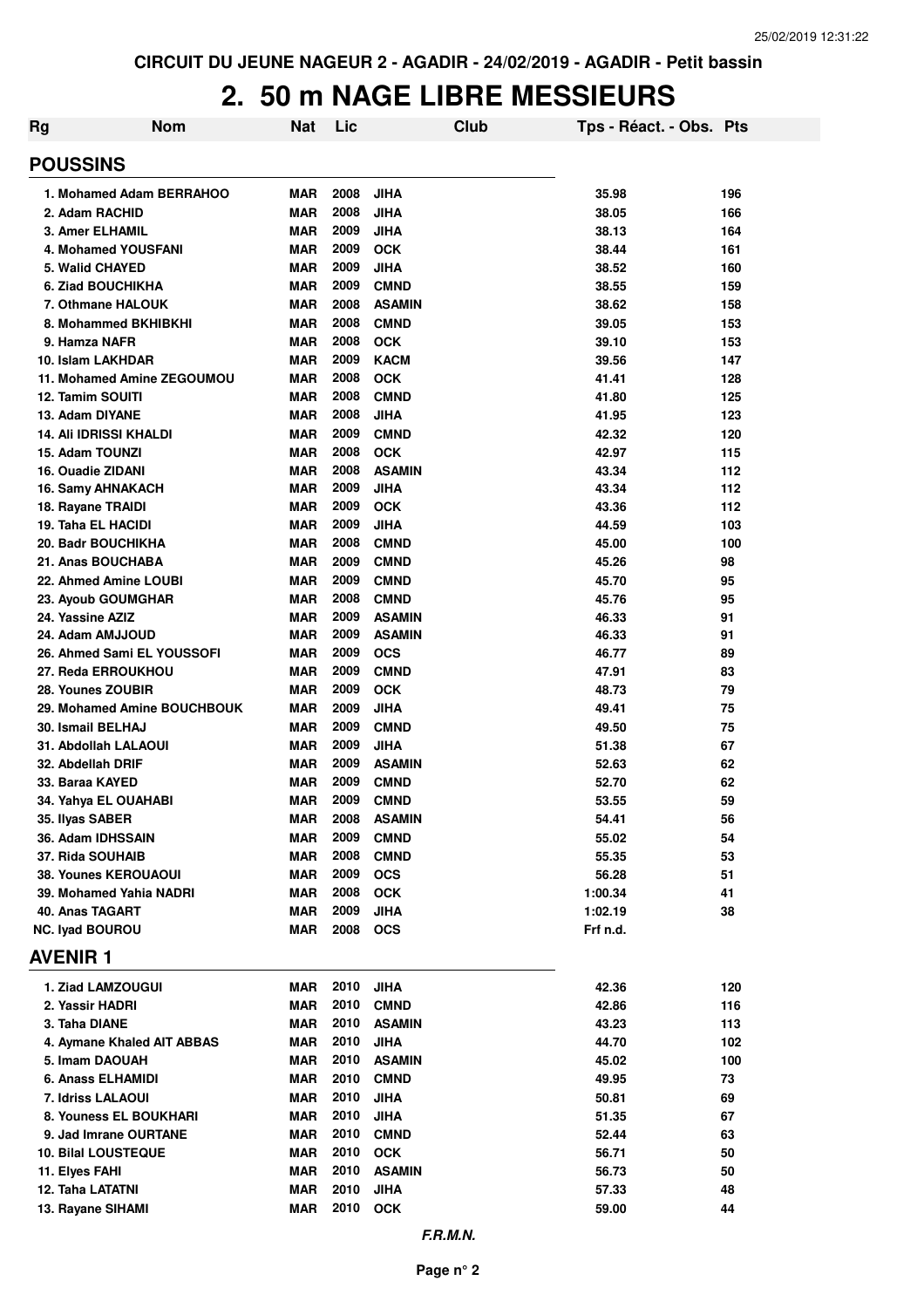## **2. 50 m NAGE LIBRE MESSIEURS**

| Rg                       | <b>Nom</b>                 | <b>Nat</b> | Lic  | Club          | Tps - Réact. - Obs. Pts |     |
|--------------------------|----------------------------|------------|------|---------------|-------------------------|-----|
| <b>AVENIR 1</b>          |                            |            |      |               |                         |     |
| 14. Mohamed ZOUAKI       |                            | <b>MAR</b> | 2010 | <b>ASAMIN</b> | 1:01.19                 | 39  |
| 15. Akram EL MAIFI       |                            | <b>MAR</b> | 2010 | <b>ASAMIN</b> | 1:10.92                 | 25  |
| NC. Abdelaali EL BAHLOUL |                            | <b>MAR</b> | 2010 | <b>ASAMIN</b> | Frf n.d.                |     |
| <b>AVENIR 2</b>          |                            |            |      |               |                         |     |
| 1. Youness EL HOUZI      |                            | <b>MAR</b> | 2011 | <b>CMND</b>   | 44.73                   | 102 |
| 2. Ilyas TAJNARI         |                            | <b>MAR</b> | 2011 | <b>JIHA</b>   | 45.59                   | 96  |
|                          | 3. Mohamed Rida KHARBOUCHE | <b>MAR</b> | 2011 | <b>ASAMIN</b> | 47.93                   | 83  |
| 4. Hassan KEROUAOUI      |                            | <b>MAR</b> | 2011 | <b>OCS</b>    | 50.69                   | 70  |
| <b>5. Ali BOUHMALA</b>   |                            | <b>MAR</b> | 2011 | <b>JIHA</b>   | 50.90                   | 69  |
| 6. Amine AITELMADBOUH    |                            | <b>MAR</b> | 2011 | <b>JIHA</b>   | 56.55                   | 50  |
| 7. Mohamed Amine ZAHIDI  |                            | <b>MAR</b> | 2011 | <b>JIHA</b>   | 1:08.28                 | 28  |
| 8. Omar KADIMI           |                            | <b>MAR</b> | 2011 | <b>CMND</b>   | 1:11.81                 | 24  |
| 9. Imrane BOUCHIKHA      |                            | <b>MAR</b> | 2012 | <b>CMND</b>   | 1:24.48                 | 15  |
| <b>NC. Younes KADIMI</b> |                            | <b>MAR</b> | 2011 | <b>CMND</b>   | <b>\bandon</b>          | 0   |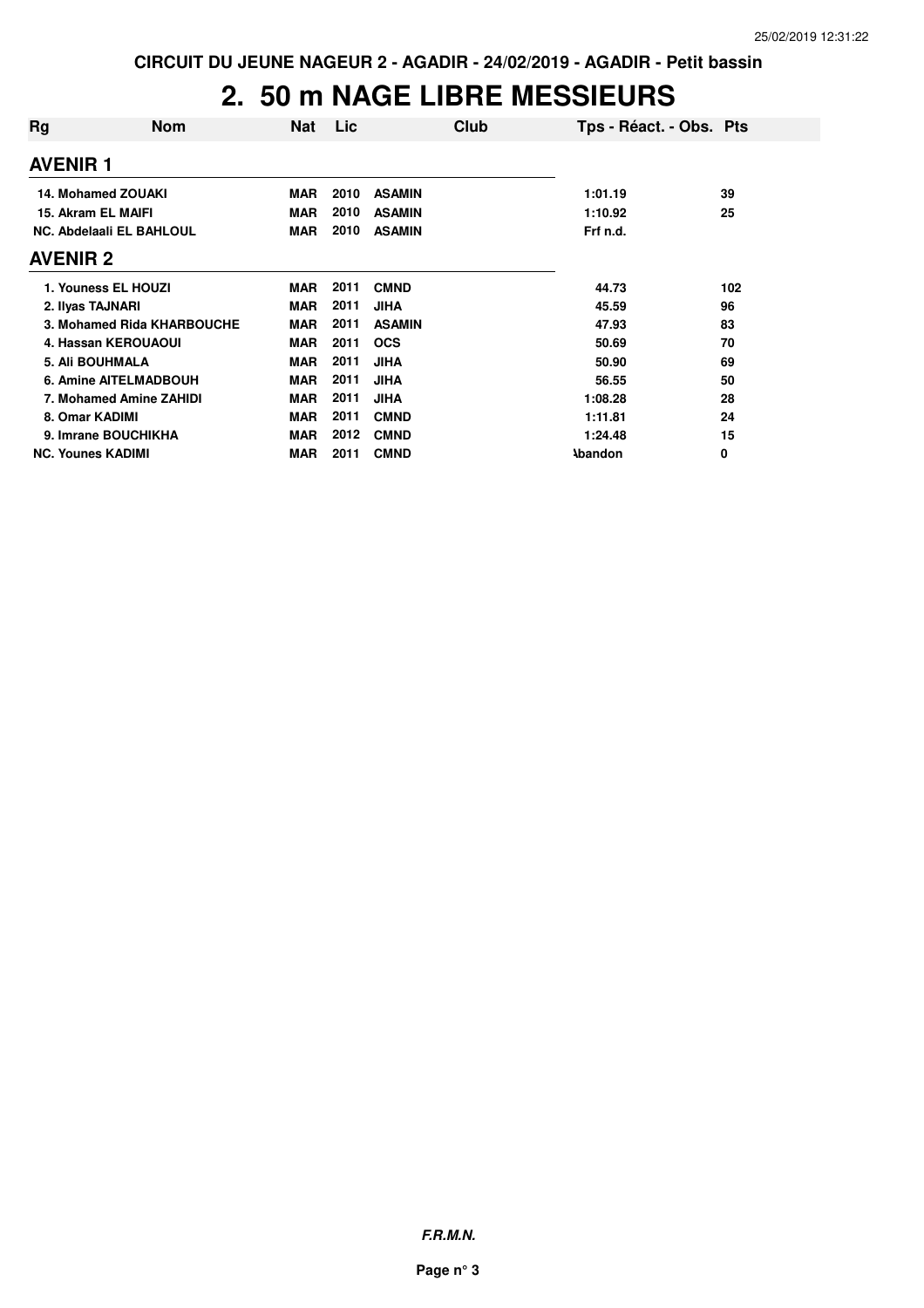**CIRCUIT DU JEUNE NAGEUR 2 - AGADIR - 24/02/2019 - AGADIR - Petit bassin**

# **3. 200 m 4 NAGES DAMES**

| Rg                  | Nom | <b>Nat</b> | Lic.      | Club | Tps - Réact. - Obs. Pts |     |
|---------------------|-----|------------|-----------|------|-------------------------|-----|
| <b>POUSSINS</b>     |     |            |           |      |                         |     |
| 1. Yasmine ED DRIEF |     | <b>MAR</b> | 2008 KACM |      | 2:59.46                 | 347 |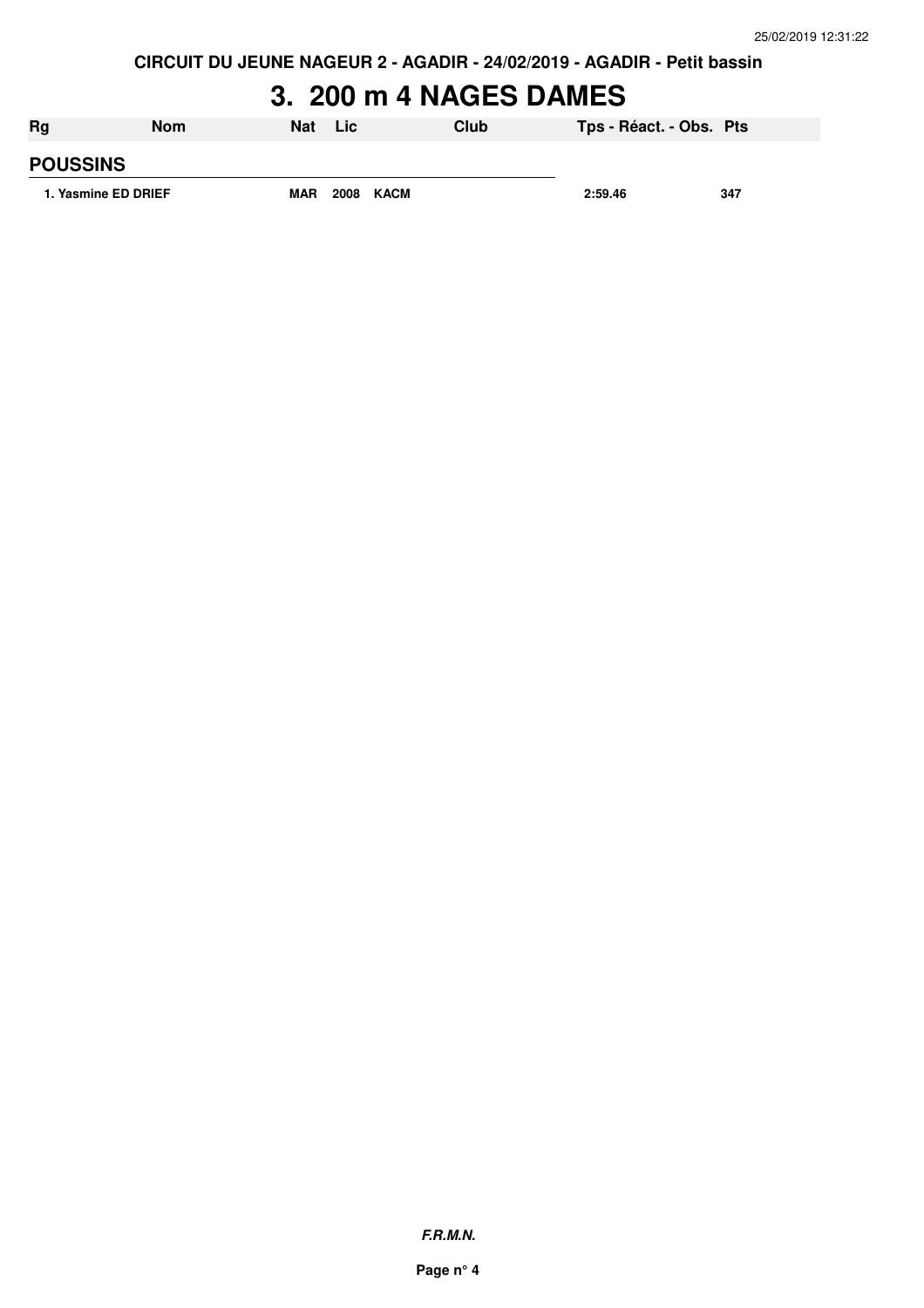## **4. 200 m 4 NAGES MESSIEURS**

| Rg                       | <b>Nom</b> | <b>Nat</b> | <b>Lic</b> |               | Club | Tps - Réact. - Obs. Pts |     |
|--------------------------|------------|------------|------------|---------------|------|-------------------------|-----|
| <b>POUSSINS</b>          |            |            |            |               |      |                         |     |
| 1. Karim EL KADIRI       |            | <b>MAR</b> | 2008       | <b>ASAMIN</b> |      | 3:23.59                 | 177 |
| 2. Yahya Rayane NORDINE  |            | <b>MAR</b> | 2008       | <b>OCK</b>    |      | 3:25.88                 | 171 |
| 3. Ziad BOUCHIKHA        |            | <b>MAR</b> | 2009       | <b>CMND</b>   |      | 3:33.85                 | 152 |
| <b>NC. Yahya DIDOUCH</b> |            | <b>MAR</b> | 2008       | <b>ASAMIN</b> |      | Dsg NI                  | 0   |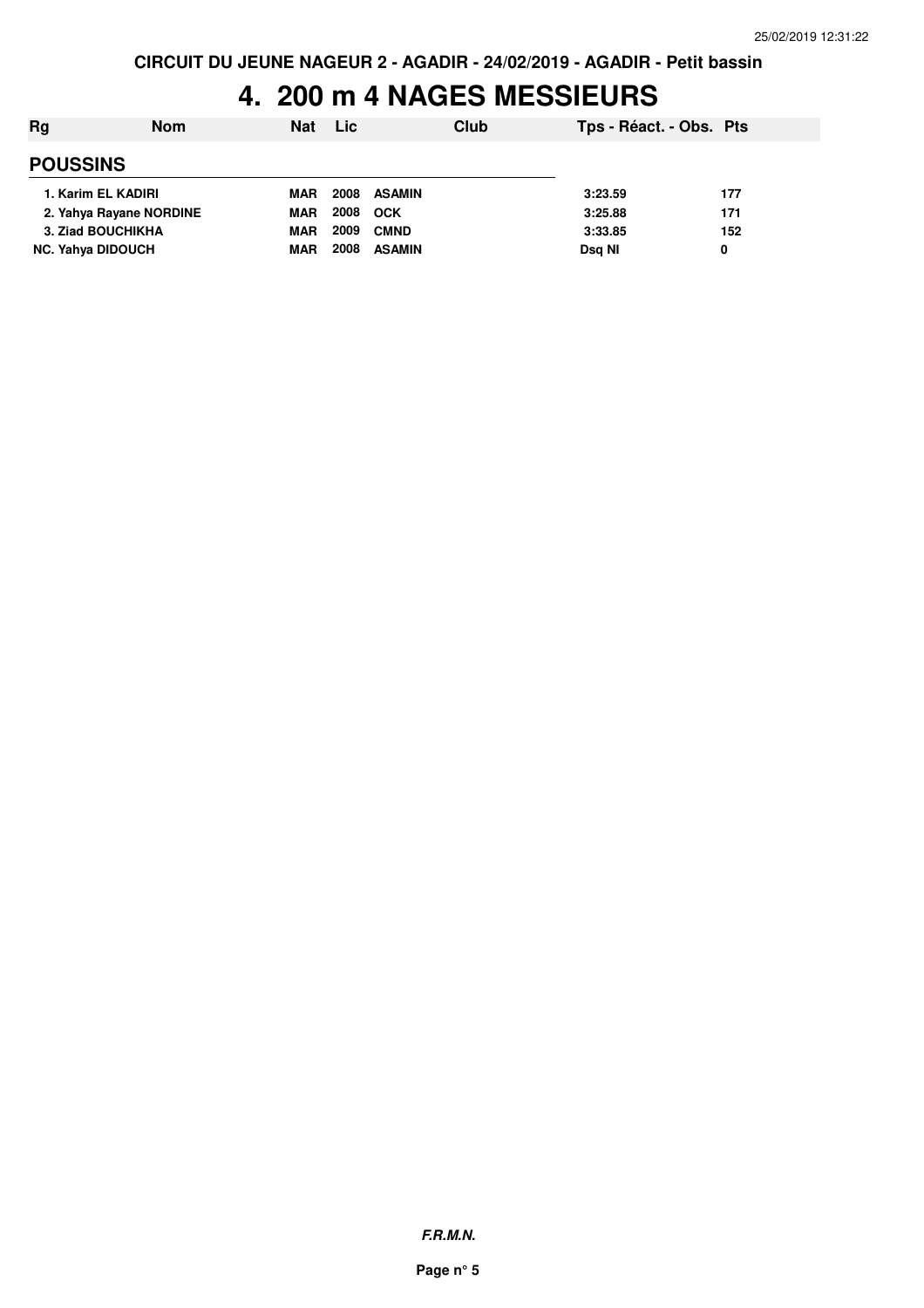#### **5. 50 m BRASSE DAMES**

| Rg                    | <b>Nom</b>                     | <b>Nat</b> | Lic  | Club          | Tps - Réact. - Obs. Pts |     |
|-----------------------|--------------------------------|------------|------|---------------|-------------------------|-----|
| <b>POUSSINS</b>       |                                |            |      |               |                         |     |
|                       | 1. Fatima SILVA PINTO          | <b>MAR</b> | 2009 | <b>ASAMIN</b> | 54.41                   | 164 |
|                       | 2. Hajar MOUBAL                | <b>MAR</b> | 2009 | <b>ASAMIN</b> | 54.60                   | 163 |
|                       | 3. Aya OUTALEB                 | <b>MAR</b> | 2009 | <b>ASAMIN</b> | 55.98                   | 151 |
|                       | 4. Yasmine QUANANE             | <b>MAR</b> | 2009 | <b>JIHA</b>   | 56.20                   | 149 |
|                       | 5. Asmae KADIMI                | <b>MAR</b> | 2008 | <b>CMND</b>   | 56.77                   | 145 |
| 6. Sara TABIT         |                                | <b>MAR</b> | 2009 | <b>ASAMIN</b> | 57.36                   | 140 |
|                       | 7. Yasmine ED DRIEF            | <b>MAR</b> | 2008 | <b>KACM</b>   | 58.17                   | 135 |
|                       | 8. Ibtissam BOURAS             | <b>MAR</b> | 2008 | <b>ASAMIN</b> | 1:00.19                 | 121 |
| 9. Ikram HINDI        |                                | <b>MAR</b> | 2008 | <b>CMND</b>   | 1:01.84                 | 112 |
|                       | <b>10. Nada BOUFOUCHK</b>      | <b>MAR</b> | 2008 | <b>CMND</b>   | 1:02.07                 | 111 |
|                       | 11. Basma CHAHID               | <b>MAR</b> | 2009 | <b>JIHA</b>   | 1:03.95                 | 101 |
|                       | 12. Lalla Arwa LALAOUI         | <b>MAR</b> | 2009 | <b>JIHA</b>   | 1:07.55                 | 86  |
|                       | <b>13. Imane ECHEMMAKH</b>     | <b>MAR</b> | 2009 | <b>KACM</b>   | 1:12.38                 | 70  |
| <b>NC. Doaa IZEM</b>  |                                | <b>MAR</b> | 2009 | <b>ASAMIN</b> | Dsq VI                  | 0   |
|                       | <b>NC. Rihab BELGHERABAL</b>   | <b>MAR</b> | 2009 | <b>JIHA</b>   | Dsq VI                  | 0   |
| <b>NC. Lina TEMRY</b> |                                | <b>MAR</b> | 2008 | <b>OCS</b>    | Dsq NI                  | 0   |
| <b>AVENIR1</b>        |                                |            |      |               |                         |     |
|                       | 1. Chainez MAHJOUBI            | <b>MAR</b> | 2010 | <b>ASAMIN</b> | 59.16                   | 128 |
|                       | 2. Wifaq SAOUI                 | <b>MAR</b> | 2010 | <b>ASAMIN</b> | 1:01.69                 | 113 |
| <b>AVENIR 2</b>       |                                |            |      |               |                         |     |
|                       | 1. Zohra LOUKILI               | <b>MAR</b> | 2011 | <b>JIHA</b>   | 1:06.42                 | 90  |
|                       | 2. Aya ECHEMMAKH               | <b>MAR</b> | 2011 | <b>KACM</b>   | 1:14.18                 | 65  |
|                       | 3. Narjis EL KADIRI            | <b>MAR</b> | 2011 | <b>ASAMIN</b> | 1:19.89                 | 52  |
|                       | <b>4. Sofia EL KAIDOUMI</b>    | <b>MAR</b> | 2011 | <b>JIHA</b>   | 1:34.41                 | 31  |
|                       | <b>NC. Yasmine EL KADIRI</b>   | <b>MAR</b> | 2011 | <b>ASAMIN</b> | Dsq VI                  | 0   |
|                       | <b>NC. Manal EL AISSARI</b>    | <b>MAR</b> | 2011 | <b>ASAMIN</b> | Dsq VI                  | 0   |
|                       | <b>NC. Lala Syrine LALAOUI</b> | <b>MAR</b> | 2011 | <b>JIHA</b>   | Dsq NI                  | 0   |

**F.R.M.N.**

**Page n° 6**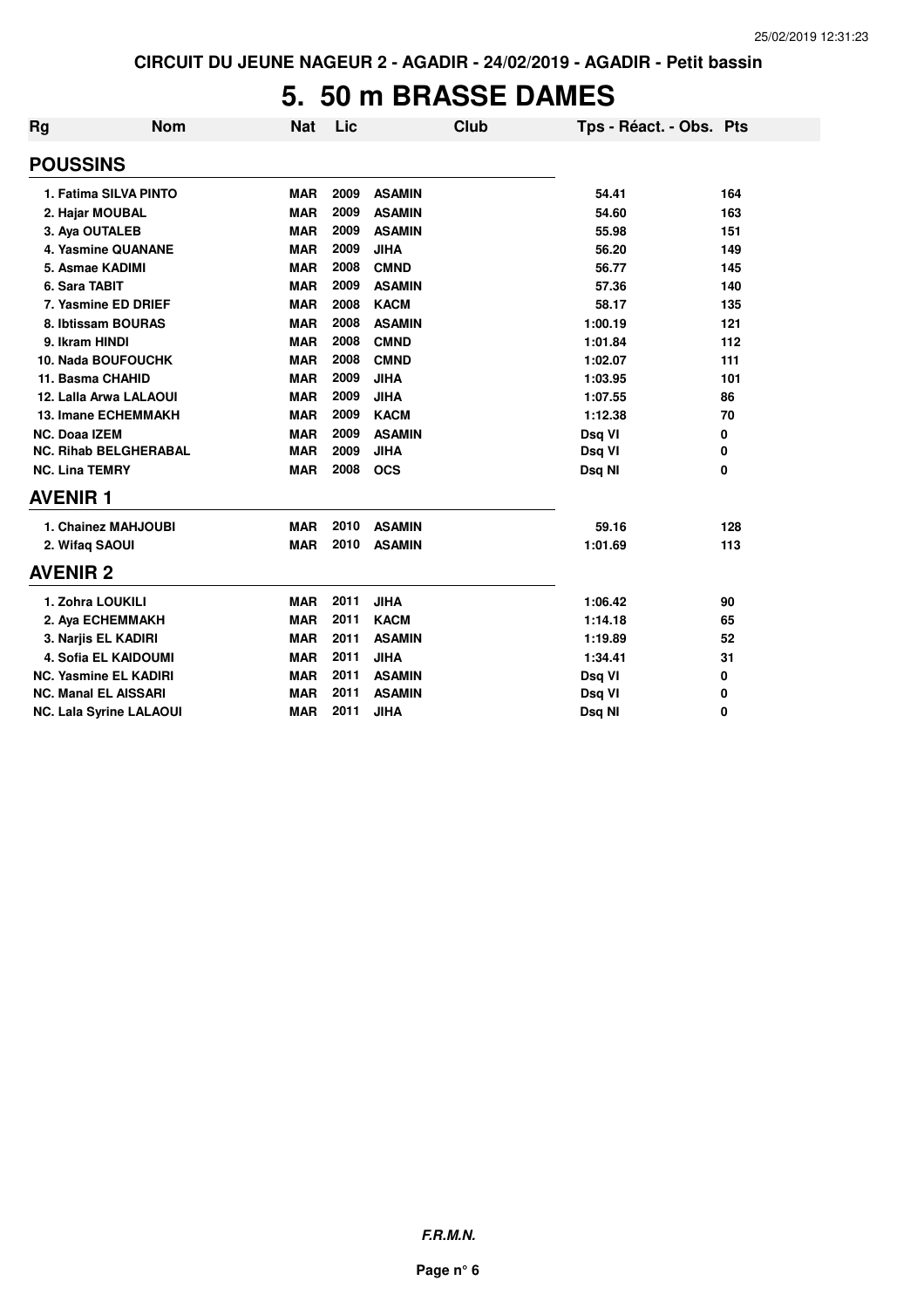#### **6. 50 m BRASSE MESSIEURS**

| <b>Rg</b>                   | <b>Nom</b>                         | <b>Nat</b> | Lic  | <b>Club</b>   | Tps - Réact. - Obs. Pts |     |
|-----------------------------|------------------------------------|------------|------|---------------|-------------------------|-----|
| <b>POUSSINS</b>             |                                    |            |      |               |                         |     |
| <b>1. Amer ELHAMIL</b>      |                                    | <b>MAR</b> | 2009 | <b>JIHA</b>   | 51.81                   | 136 |
| 2. Islam LAKHDAR            |                                    | <b>MAR</b> | 2009 | <b>KACM</b>   | 56.56                   | 104 |
| 3. Tamim SOUITI             |                                    | <b>MAR</b> | 2008 | <b>CMND</b>   | 56.85                   | 103 |
| 4. Adam DIYANE              |                                    | <b>MAR</b> | 2008 | <b>JIHA</b>   | 58.47                   | 94  |
| 5. Ouadie ZIDANI            |                                    | <b>MAR</b> | 2008 | <b>ASAMIN</b> | 1:04.54                 | 70  |
| 6. Rida SOUHAIB             |                                    | <b>MAR</b> | 2008 | <b>CMND</b>   | 1:04.61                 | 70  |
| 7. Ahmed Sami EL YOUSSOFI   |                                    | <b>MAR</b> | 2009 | <b>OCS</b>    | 1:05.85                 | 66  |
| 8. Adam IDHSSAIN            |                                    | <b>MAR</b> | 2009 | <b>CMND</b>   | 1:06.06                 | 65  |
| 9. Anas BOUCHABA            |                                    | <b>MAR</b> | 2009 | <b>CMND</b>   | 1:06.89                 | 63  |
| <b>10. Younes KEROUAOUI</b> |                                    | <b>MAR</b> | 2009 | <b>OCS</b>    | 1:10.59                 | 53  |
| 11. Abdollah LALAOUI        |                                    | <b>MAR</b> | 2009 | <b>JIHA</b>   | 1:12.98                 | 48  |
| 12. Yahya EL OUAHABI        |                                    | <b>MAR</b> | 2009 | <b>CMND</b>   | 1:23.05                 | 33  |
| <b>NC. Iyad BOUROU</b>      |                                    | <b>MAR</b> | 2008 | <b>OCS</b>    | Frf n.d.                |     |
| <b>NC. Othmane HALOUK</b>   |                                    | <b>MAR</b> | 2008 | <b>ASAMIN</b> | Dsq VI                  | 0   |
|                             | <b>NC. Mohamed Amine BOUCHBOUK</b> | <b>MAR</b> | 2009 | <b>JIHA</b>   | Dsq VI                  | 0   |
| <b>NC. Yassine AZIZ</b>     |                                    | <b>MAR</b> | 2009 | <b>ASAMIN</b> | Dsq NI                  | 0   |
| <b>AVENIR1</b>              |                                    |            |      |               |                         |     |
| 1. Taha DIANE               |                                    | <b>MAR</b> | 2010 | <b>ASAMIN</b> | 51.43                   | 139 |
| 2. Ziad LAMZOUGUI           |                                    | <b>MAR</b> | 2010 | <b>JIHA</b>   | 56.73                   | 103 |
| 3. Elmehdi ELKHOMSI         |                                    | <b>MAR</b> | 2010 | <b>CKM</b>    | 1:00.97                 | 83  |
| 4. Jad Imrane OURTANE       |                                    | <b>MAR</b> | 2010 | <b>CMND</b>   | 1:01.27                 | 82  |
| 5. Elyes FAHI               |                                    | <b>MAR</b> | 2010 | <b>ASAMIN</b> | 1:08.97                 | 57  |
| <b>NC. Mohamed ZOUAKI</b>   |                                    | <b>MAR</b> | 2010 | <b>ASAMIN</b> | Dsq NI                  | 0   |
| <b>AVENIR 2</b>             |                                    |            |      |               |                         |     |
|                             | 1. Mohamed Rida KHARBOUCHE         | MAR        | 2011 | <b>ASAMIN</b> | 1:02.88                 | 76  |
| 2. Hassan KEROUAOUI         |                                    | <b>MAR</b> | 2011 | <b>OCS</b>    | 1:04.22                 | 71  |
| <b>3. Ali BOUHMALA</b>      |                                    | <b>MAR</b> | 2011 | <b>JIHA</b>   | 1:13.63                 | 47  |
| 4. Mohamed Amine ZAHIDI     |                                    | <b>MAR</b> | 2011 | <b>JIHA</b>   | 1:19.91                 | 37  |
| <b>NC. Omar KADIMI</b>      |                                    | <b>MAR</b> | 2011 | <b>CMND</b>   | Dsq VI                  | 0   |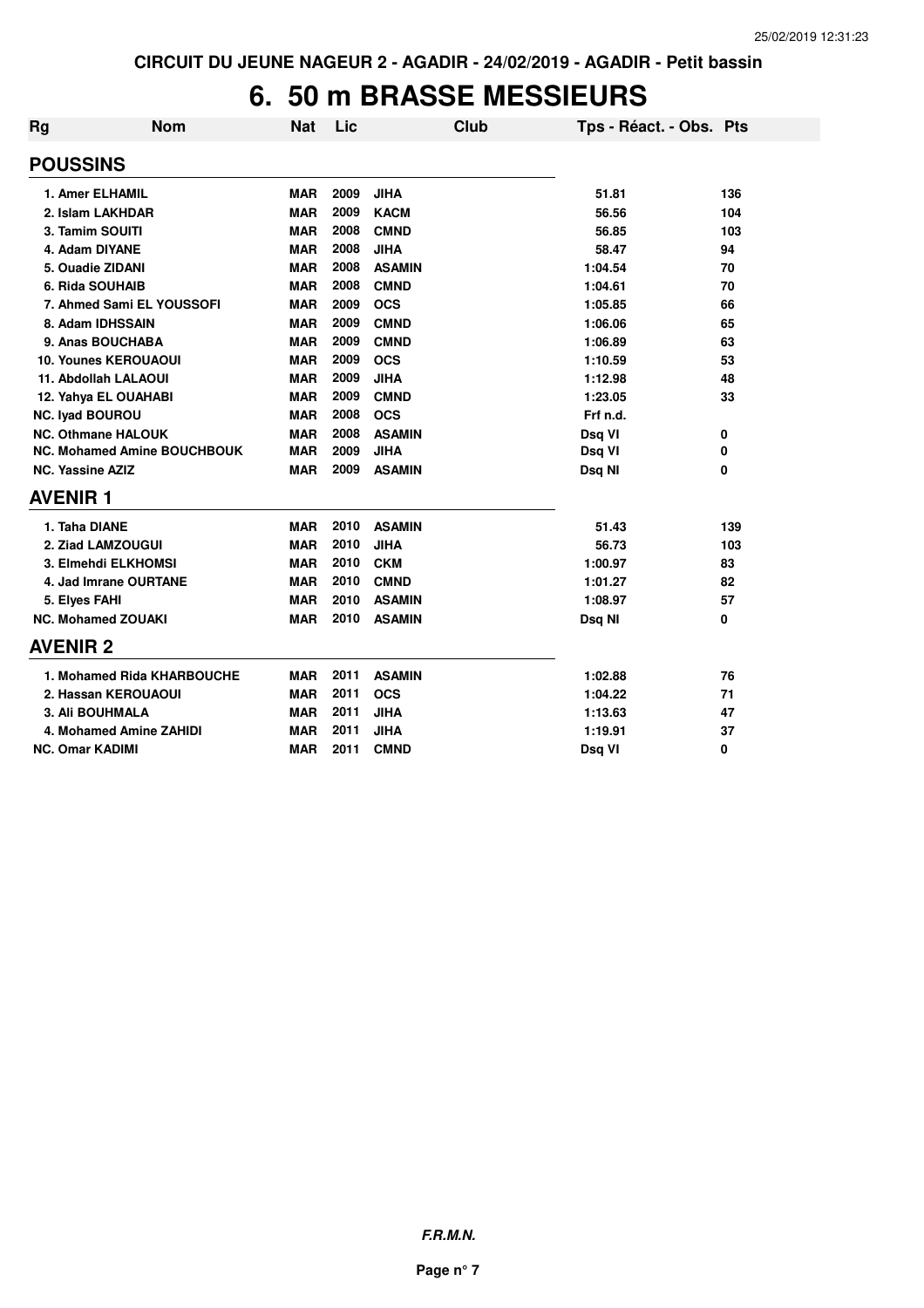# **7. 4 x 50 m NAGE LIBRE DAMES**

| Rg              | <b>Nom</b>              | <b>Nat</b> | Lic  | Club          | Tps - Réact. - Obs. Pts |     |
|-----------------|-------------------------|------------|------|---------------|-------------------------|-----|
| <b>POUSSINS</b> |                         |            |      |               |                         |     |
|                 | 1. Ibtissam BOURAS      | <b>MAR</b> | 2008 | <b>ASAMIN</b> | 3:02.66                 | 155 |
|                 | Sara TABIT              | <b>MAR</b> | 2009 | <b>ASAMIN</b> |                         | 155 |
|                 | <b>Aya OUTALEB</b>      | <b>MAR</b> | 2009 | <b>ASAMIN</b> |                         | 155 |
|                 | <b>Hajar MOUBAL</b>     | <b>MAR</b> | 2009 | <b>ASAMIN</b> |                         | 155 |
|                 | 2. Basma CHAHID         | <b>MAR</b> | 2009 | <b>JIHA</b>   | 3:03.38                 | 153 |
|                 | Lalla Arwa LALAOUI      | <b>MAR</b> | 2009 | <b>JIHA</b>   |                         | 153 |
|                 | <b>Nohaila LAKHOUIL</b> | <b>MAR</b> | 2008 | <b>JIHA</b>   |                         | 153 |
|                 | <b>Yasmine QUANANE</b>  | <b>MAR</b> | 2009 | <b>JIHA</b>   |                         | 153 |
|                 |                         |            |      |               |                         |     |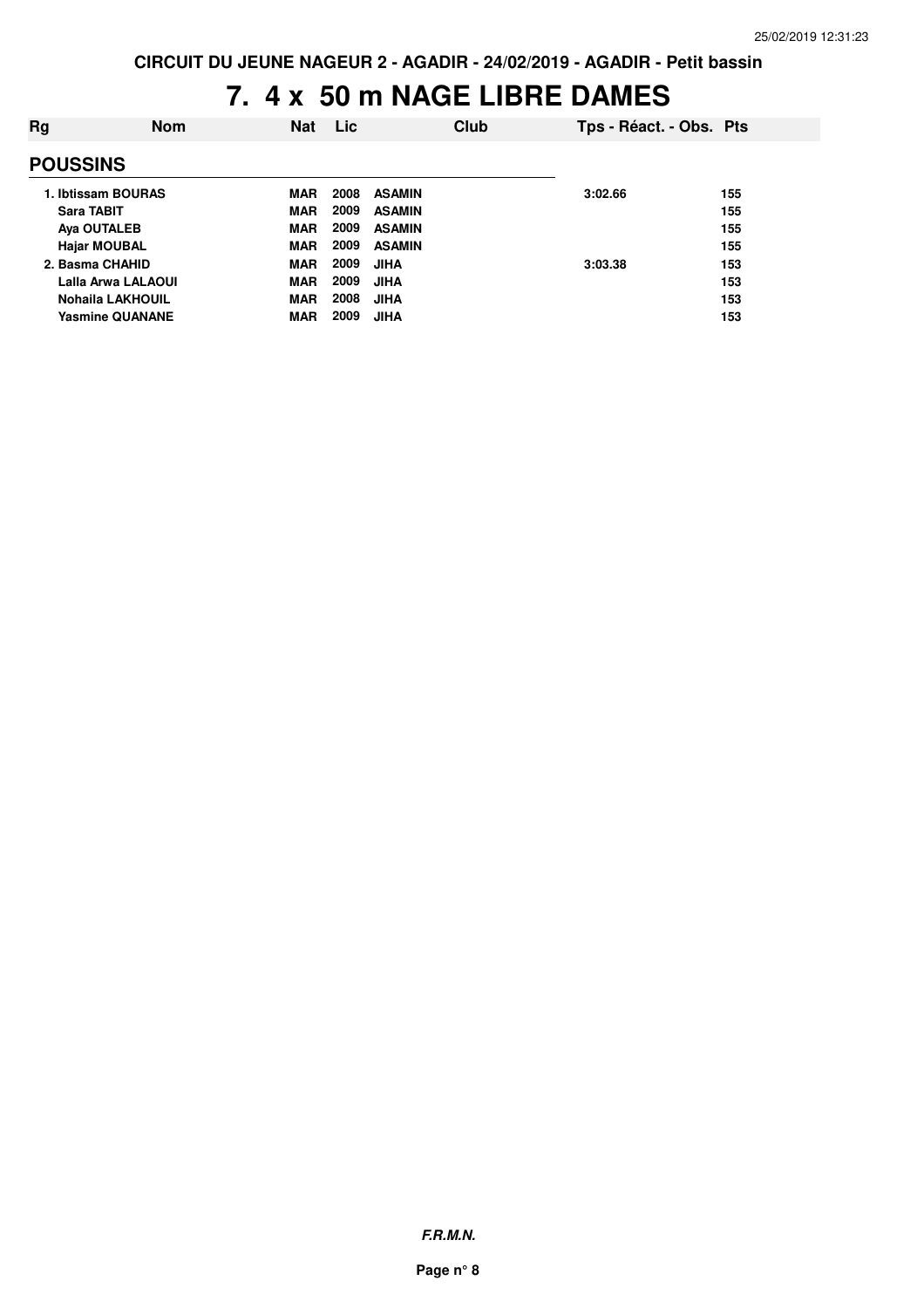# **8. 4 x 50 m NAGE LIBRE MESSIEURS**

| Rg | <b>Nom</b>                    | <b>Nat</b> | Lic  | Club          | Tps - Réact. - Obs. Pts |     |
|----|-------------------------------|------------|------|---------------|-------------------------|-----|
|    | <b>POUSSINS</b>               |            |      |               |                         |     |
|    | 1. Amer ELHAMIL               | <b>MAR</b> | 2009 | <b>JIHA</b>   | 2:34.97                 | 170 |
|    | <b>Adam RACHID</b>            | <b>MAR</b> | 2008 | <b>JIHA</b>   |                         | 170 |
|    | <b>Walid CHAYED</b>           | <b>MAR</b> | 2009 | <b>JIHA</b>   |                         | 170 |
|    | <b>Mohamed Adam BERRAHOO</b>  | <b>MAR</b> | 2008 | <b>JIHA</b>   |                         | 170 |
|    | 2. Mohamed YOUSFANI           | <b>MAR</b> | 2009 | <b>OCK</b>    | 2:39.60                 | 155 |
|    | <b>Mohamed Amine ZEGOUMOU</b> | <b>MAR</b> | 2008 | <b>OCK</b>    |                         | 155 |
|    | Hamza NAFR                    | <b>MAR</b> | 2008 | <b>OCK</b>    |                         | 155 |
|    | Yahya Rayane NORDINE          | <b>MAR</b> | 2008 | <b>OCK</b>    |                         | 155 |
|    | 3. Yahya DIDOUCH              | <b>MAR</b> | 2008 | <b>ASAMIN</b> | 2:44.47                 | 142 |
|    | <b>Ouadie ZIDANI</b>          | <b>MAR</b> | 2008 | <b>ASAMIN</b> |                         | 142 |
|    | <b>Othmane HALOUK</b>         | <b>MAR</b> | 2008 | <b>ASAMIN</b> |                         | 142 |
|    | Karim EL KADIRI               | <b>MAR</b> | 2008 | <b>ASAMIN</b> |                         | 142 |
|    | 4. Tamim SOUITI               | <b>MAR</b> | 2008 | <b>CMND</b>   | 2:59.77                 | 108 |
|    | Yahya EL OUAHABI              | <b>MAR</b> | 2009 | <b>CMND</b>   |                         | 108 |
|    | <b>Mohammed BKHIBKHI</b>      | <b>MAR</b> | 2008 | <b>CMND</b>   |                         | 108 |
|    | <b>Ziad BOUCHIKHA</b>         | <b>MAR</b> | 2009 | <b>CMND</b>   |                         | 108 |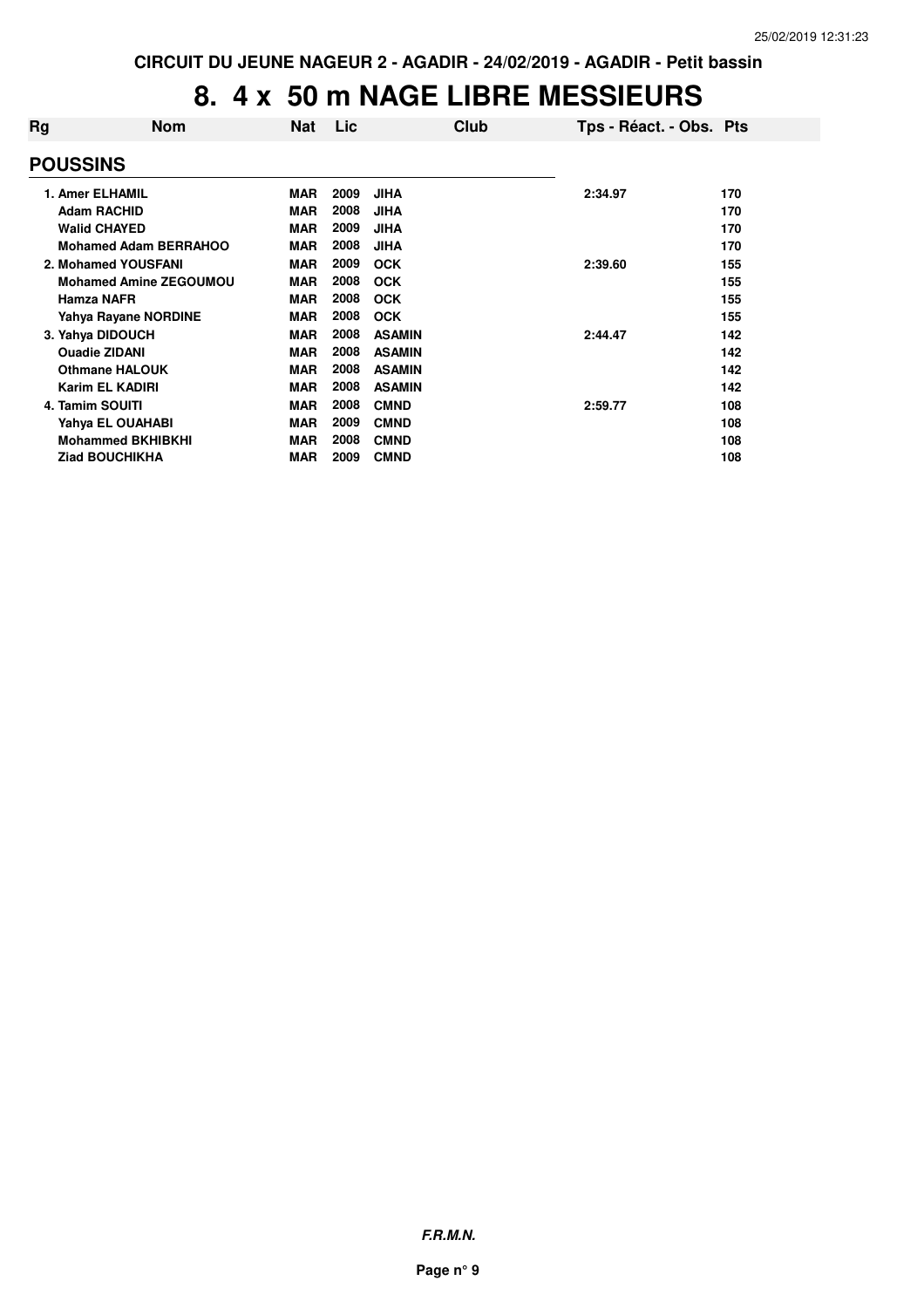# **9. 200 m NAGE LIBRE MESSIEURS**

| Rg              | <b>Nom</b>                 | Nat        | Lic  | Club          | Tps - Réact. - Obs. Pts |     |
|-----------------|----------------------------|------------|------|---------------|-------------------------|-----|
| <b>POUSSINS</b> |                            |            |      |               |                         |     |
|                 | 1. Karim EL KADIRI         | <b>MAR</b> | 2008 | <b>ASAMIN</b> | 3:03.13                 | 172 |
|                 | 2. Yahya Rayane NORDINE    | <b>MAR</b> | 2008 | <b>OCK</b>    | 3:05.81                 | 165 |
|                 | 3. Mohammed BKHIBKHI       | <b>MAR</b> | 2008 | <b>CMND</b>   | 3:12.60                 | 148 |
|                 | 4. Yahya DIDOUCH           | <b>MAR</b> | 2008 | <b>ASAMIN</b> | 3:14.52                 | 144 |
|                 | <b>5. Walid CHAYED</b>     | <b>MAR</b> | 2009 | <b>JIHA</b>   | 3:19.09                 | 134 |
|                 | 6. Mohamed YOUSFANI        | <b>MAR</b> | 2009 | <b>OCK</b>    | 3:31.86                 | 111 |
|                 | 7. Tamim SOUITI            | <b>MAR</b> | 2008 | <b>CMND</b>   | 3:32.72                 | 110 |
|                 | 8. Taha EL HACIDI          | <b>MAR</b> | 2009 | <b>JIHA</b>   | 3:35.75                 | 105 |
|                 | 9. Rayane TRAIDI           | <b>MAR</b> | 2009 | <b>OCK</b>    | 3:36.38                 | 104 |
|                 | 10. Samy AHNAKACH          | <b>MAR</b> | 2009 | <b>JIHA</b>   | 3:41.85                 | 97  |
|                 | <b>11. Badr BOUCHIKHA</b>  | <b>MAR</b> | 2008 | <b>CMND</b>   | 3:42.00                 | 96  |
| 12. Hamza NAFR  |                            | <b>MAR</b> | 2008 | <b>OCK</b>    | 3:44.38                 | 93  |
|                 | 13. Mohamed Amine ZEGOUMOU | <b>MAR</b> | 2008 | <b>OCK</b>    | 4:04.52                 | 72  |
| 14. Adam TOUNZI |                            | <b>MAR</b> | 2008 | <b>OCK</b>    | 4:17.09                 | 62  |
|                 | 15. Younes ZOUBIR          | <b>MAR</b> | 2009 | <b>OCK</b>    | 4:19.68                 | 60  |
|                 | <b>16. Ayoub GOUMGHAR</b>  | <b>MAR</b> | 2008 | <b>CMND</b>   | 4:22.05                 | 58  |
| 17. Baraa KAYED |                            | <b>MAR</b> | 2009 | <b>CMND</b>   | 4:27.02                 | 55  |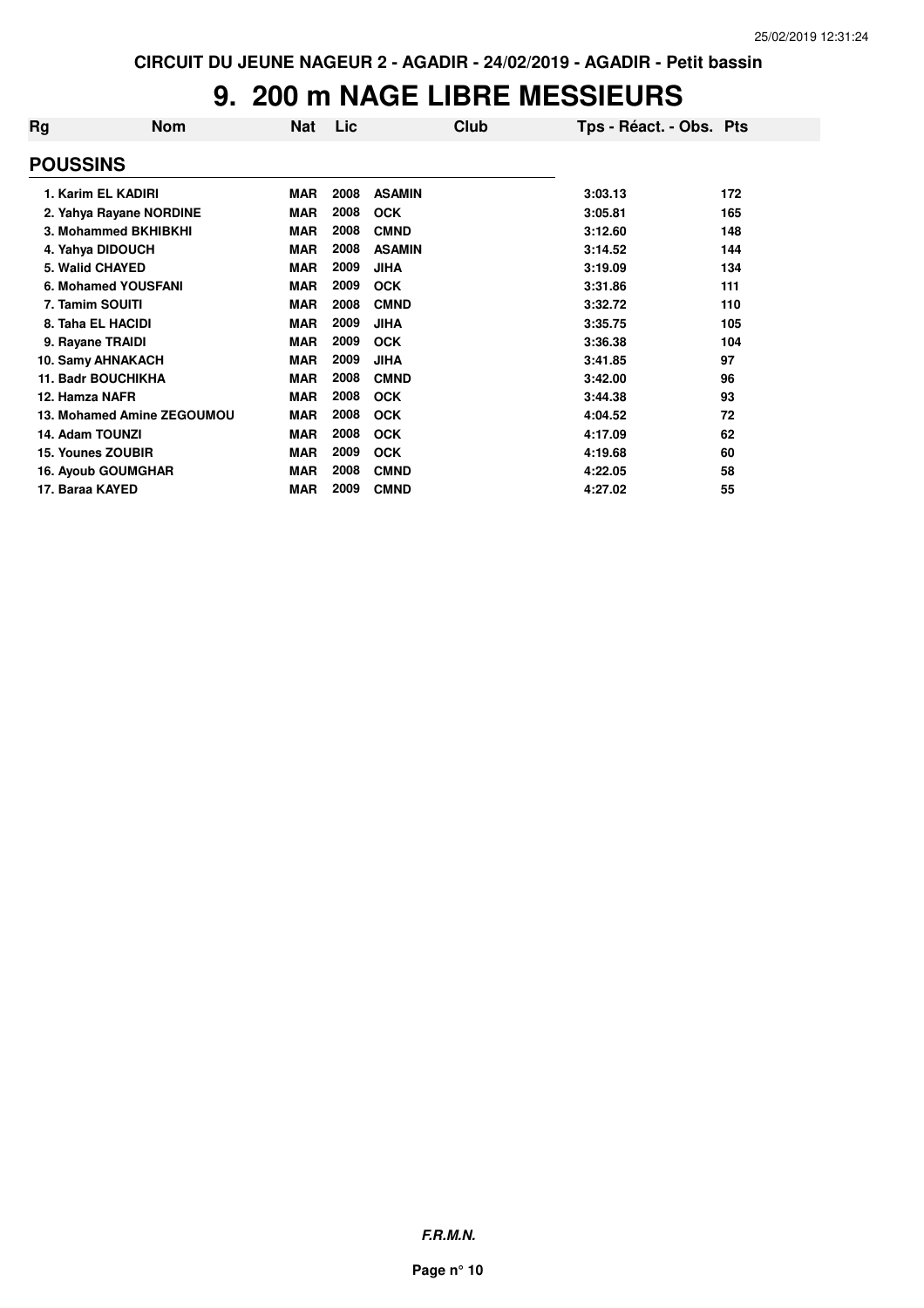#### **10. 200 m NAGE LIBRE DAMES**

| Rg | <b>Nom</b>         | <b>Nat</b> | Lic  | Club        | Tps - Réact. - Obs. Pts |     |
|----|--------------------|------------|------|-------------|-------------------------|-----|
|    | <b>POUSSINS</b>    |            |      |             |                         |     |
|    | 1. Doaa ELBANNAY   | <b>MAR</b> | 2009 | <b>OCK</b>  | 3:10.84                 | 207 |
|    | 2. Youmna OUNACEUR | <b>MAR</b> | 2008 | <b>CMND</b> | 3:51.52                 | 116 |
|    | 3. Yasmine QUANANE | <b>MAR</b> | 2009 | <b>JIHA</b> | 4:06.87                 | 95  |
|    | 4. Ikram HINDI     | MAR        | 2008 | <b>CMND</b> | 4:07.53                 | 95  |
|    | 5. Nada BOUFOUCHK  | MAR        | 2008 | <b>CMND</b> | 4:35.06                 | 69  |
|    |                    |            |      |             |                         |     |

**F.R.M.N.**

**Page n° 11**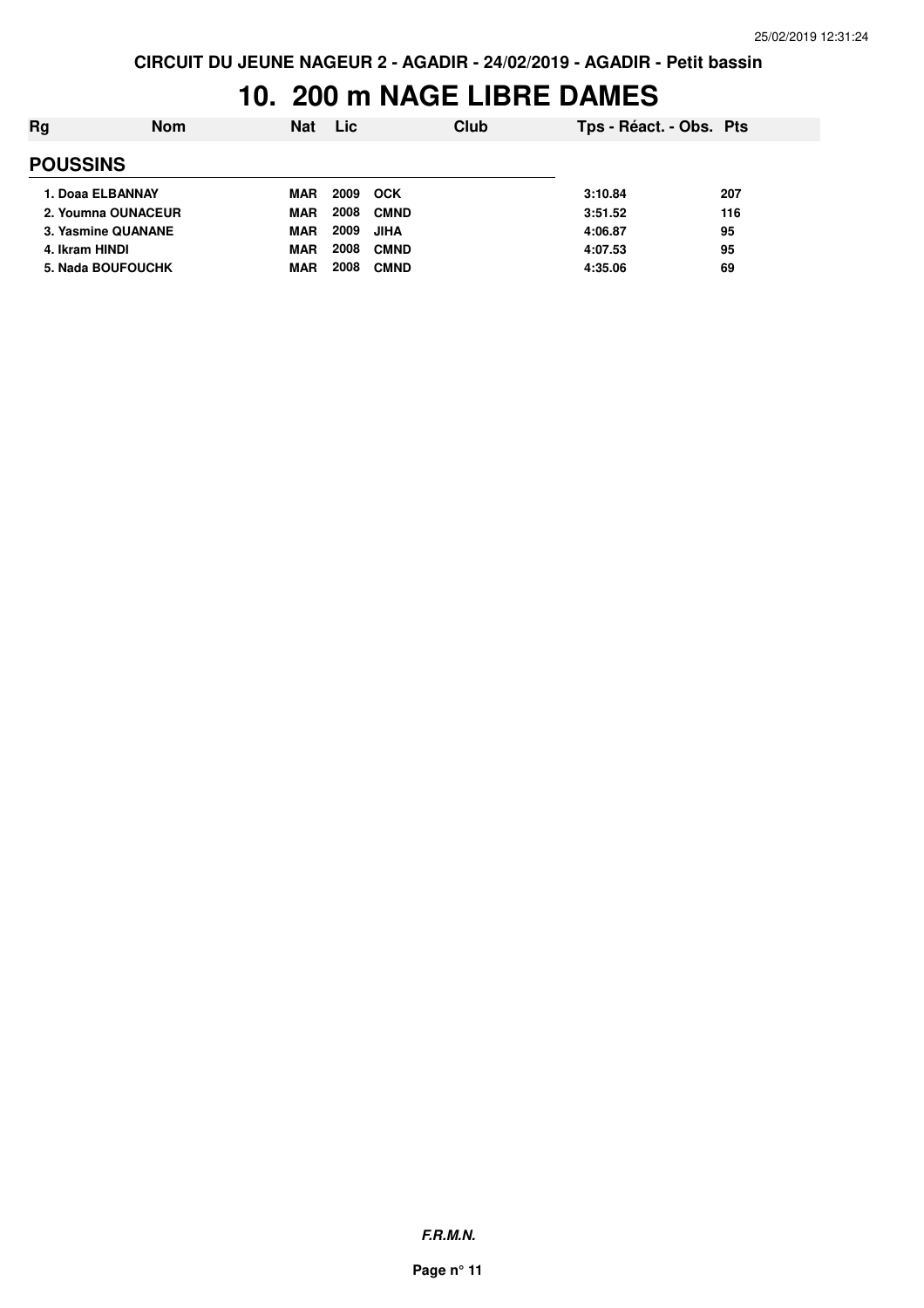# **11. 50 m DOS MESSIEURS**

| Rg                       | <b>Nom</b>                         | <b>Nat</b> | Lic  | <b>Club</b>   | Tps - Réact. - Obs. Pts |     |
|--------------------------|------------------------------------|------------|------|---------------|-------------------------|-----|
| <b>POUSSINS</b>          |                                    |            |      |               |                         |     |
|                          | 1. Karim EL KADIRI                 | <b>MAR</b> | 2008 | <b>ASAMIN</b> | 43.27                   | 171 |
|                          | 2. Yahya DIDOUCH                   | <b>MAR</b> | 2008 | <b>ASAMIN</b> | 43.76                   | 165 |
|                          | 3. Mohamed Adam BERRAHOO           | <b>MAR</b> | 2008 | <b>JIHA</b>   | 44.13                   | 161 |
|                          | <b>4. Mohamed YOUSFANI</b>         | <b>MAR</b> | 2009 | <b>OCK</b>    | 45.38                   | 148 |
|                          | 5. Islam LAKHDAR                   | <b>MAR</b> | 2009 | <b>KACM</b>   | 47.65                   | 128 |
|                          | 6. Mohammed BKHIBKHI               | <b>MAR</b> | 2008 | <b>CMND</b>   | 50.50                   | 107 |
|                          | 7. Samy AHNAKACH                   | <b>MAR</b> | 2009 | <b>JIHA</b>   | 50.92                   | 105 |
| 8. Adam RACHID           |                                    | <b>MAR</b> | 2008 | <b>JIHA</b>   | 51.08                   | 104 |
|                          | 9. Othmane HALOUK                  | <b>MAR</b> | 2008 | <b>ASAMIN</b> | 51.40                   | 102 |
| 10. Rayane TRAIDI        |                                    | <b>MAR</b> | 2009 | <b>OCK</b>    | 51.77                   | 100 |
| 11. Taha EL HACIDI       |                                    | <b>MAR</b> | 2009 | <b>JIHA</b>   | 52.06                   | 98  |
|                          | <b>12. Ali IDRISSI KHALDI</b>      | <b>MAR</b> | 2009 | <b>CMND</b>   | 52.73                   | 94  |
| <b>13. Walid CHAYED</b>  |                                    | <b>MAR</b> | 2009 | <b>JIHA</b>   | 53.12                   | 92  |
| 14. Ouadie ZIDANI        |                                    | <b>MAR</b> | 2008 | <b>ASAMIN</b> | 53.81                   | 89  |
|                          | 15. Adam AMJJOUD                   | <b>MAR</b> | 2009 | <b>ASAMIN</b> | 54.13                   | 87  |
|                          | <b>16. Mohamed Amine BOUCHBOUK</b> | <b>MAR</b> | 2009 | <b>JIHA</b>   | 56.61                   | 76  |
|                          | 17. Reda ERROUKHOU                 | <b>MAR</b> | 2009 | <b>CMND</b>   | 58.36                   | 69  |
|                          | 18. Mohamed Amine ZEGOUMOU         | <b>MAR</b> | 2008 | <b>OCK</b>    | 59.12                   | 67  |
|                          | 19. Anas BOUCHABA                  | <b>MAR</b> | 2009 | <b>CMND</b>   | 59.94                   | 64  |
|                          | <b>20. Badr BOUCHIKHA</b>          | <b>MAR</b> | 2008 | <b>CMND</b>   | 1:00.10                 | 64  |
| 21. Younes ZOUBIR        |                                    | <b>MAR</b> | 2009 | <b>OCK</b>    | 1:00.73                 | 62  |
| 22. Ilyas SABER          |                                    | <b>MAR</b> | 2008 | <b>ASAMIN</b> | 1:00.77                 | 61  |
|                          | 23. Ahmed Amine LOUBI              | <b>MAR</b> | 2009 | <b>CMND</b>   | 1:01.63                 | 59  |
| 24. Rida SOUHAIB         |                                    | <b>MAR</b> | 2008 | <b>CMND</b>   | 1:11.18                 | 38  |
|                          | 25. Mohamed Yahia NADRI            | <b>MAR</b> | 2008 | <b>OCK</b>    | 1:12.02                 | 37  |
| <b>NC. Abdellah DRIF</b> |                                    | <b>MAR</b> | 2009 | <b>ASAMIN</b> | Frf n.d.                |     |
| <b>AVENIR1</b>           |                                    |            |      |               |                         |     |
|                          | 1. Imam DAOUAH                     | <b>MAR</b> | 2010 | <b>ASAMIN</b> | 50.75                   | 106 |
|                          | 2. Anass ELHAMIDI                  | <b>MAR</b> | 2010 | <b>CMND</b>   | 56.20                   | 78  |
|                          | 3. Akram EL MAIFI                  | <b>MAR</b> | 2010 | <b>ASAMIN</b> | 1:13.15                 | 35  |
|                          | <b>4. Bilal LOUSTEQUE</b>          | <b>MAR</b> | 2010 | <b>OCK</b>    | 1:19.35                 | 27  |
|                          | 5. Rayane SIHAMI                   | <b>MAR</b> | 2010 | <b>OCK</b>    | 1:30.52                 | 18  |
|                          | NC. Abdelaali EL BAHLOUL           | <b>MAR</b> | 2010 | <b>ASAMIN</b> | Frf n.d.                |     |
| <b>AVENIR 2</b>          |                                    |            |      |               |                         |     |
| 1. Ilyas TAJNARI         |                                    | MAR        | 2011 | <b>JIHA</b>   | 51.84                   | 99  |
|                          | 2. Amine AITELMADBOUH              | <b>MAR</b> | 2011 | <b>JIHA</b>   | 55.77                   | 80  |
|                          | 3. Younes KADIMI                   | <b>MAR</b> | 2011 | <b>CMND</b>   | 1:19.98                 | 27  |
|                          | <b>NC. Mohamed Amine ZAHIDI</b>    | <b>MAR</b> | 2011 | <b>JIHA</b>   | Frf n.d.                |     |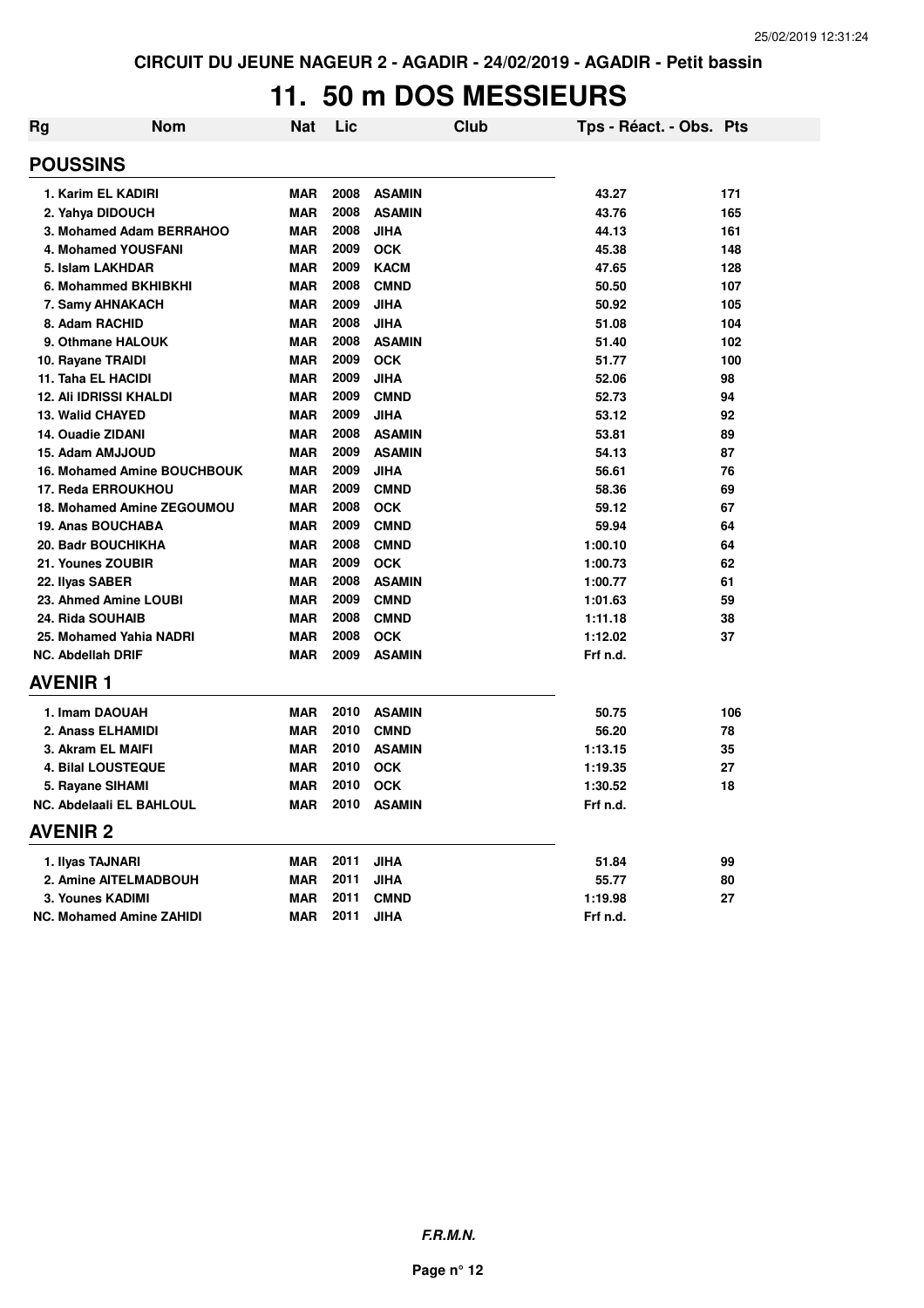# **12. 50 m DOS DAMES**

| <b>Rg</b>                  | <b>Nom</b>                  | <b>Nat</b> | Lic  | Club          | Tps - Réact. - Obs. Pts |     |
|----------------------------|-----------------------------|------------|------|---------------|-------------------------|-----|
| <b>POUSSINS</b>            |                             |            |      |               |                         |     |
| 1. Hajar MOUBAL            |                             | <b>MAR</b> | 2009 | <b>ASAMIN</b> | 50.88                   | 150 |
|                            | 2. Ibtissam BOURAS          | <b>MAR</b> | 2008 | <b>ASAMIN</b> | 51.66                   | 143 |
| 3. Aya OUTALEB             |                             | <b>MAR</b> | 2009 | <b>ASAMIN</b> | 52.14                   | 139 |
|                            | 4. Nohaila LAKHOUIL         | <b>MAR</b> | 2008 | <b>JIHA</b>   | 53.63                   | 128 |
| 5. Asmae KADIMI            |                             | <b>MAR</b> | 2008 | <b>CMND</b>   | 56.14                   | 112 |
| 6. Sara TABIT              |                             | <b>MAR</b> | 2009 | <b>ASAMIN</b> | 57.34                   | 105 |
|                            | 7. Fatima SILVA PINTO       | <b>MAR</b> | 2009 | <b>ASAMIN</b> | 59.56                   | 93  |
| 8. Asmaa BAKARI            |                             | <b>MAR</b> | 2009 | <b>CMND</b>   | 1:02.56                 | 80  |
|                            | 9. Yasmine QUANANE          | <b>MAR</b> | 2009 | <b>JIHA</b>   | 1:04.34                 | 74  |
|                            | 10. Aroua TOUGHZANE         | <b>MAR</b> | 2009 | <b>CMND</b>   | 1:07.67                 | 63  |
| <b>11. Imane ECHEMMAKH</b> |                             | <b>MAR</b> | 2009 | <b>KACM</b>   | 1:07.90                 | 63  |
| <b>AVENIR 1</b>            |                             |            |      |               |                         |     |
| 1. Manar ELOUSDI           |                             | <b>MAR</b> | 2010 | <b>JIHA</b>   | 49.20                   | 166 |
| 2. Nihad ABBOU             |                             | <b>MAR</b> | 2010 | <b>CMND</b>   | 54.19                   | 124 |
|                            | <b>3. Chainez MAHJOUBI</b>  | <b>MAR</b> | 2010 | <b>ASAMIN</b> | 58.84                   | 97  |
| 4. Saloua FATIH            |                             | <b>MAR</b> | 2010 | <b>ASAMIN</b> | 59.38                   | 94  |
| <b>AVENIR 2</b>            |                             |            |      |               |                         |     |
|                            | 1. Aya ECHEMMAKH            | <b>MAR</b> | 2011 | <b>KACM</b>   | 58.84                   | 97  |
|                            | 2. Meryam Farah NORDINE     | <b>MAR</b> | 2012 | <b>OCK</b>    | 1:21.88                 | 36  |
|                            | <b>NC. Manar ECH-CHEIKH</b> | <b>MAR</b> | 2011 | <b>OCK</b>    | Frf n.d.                |     |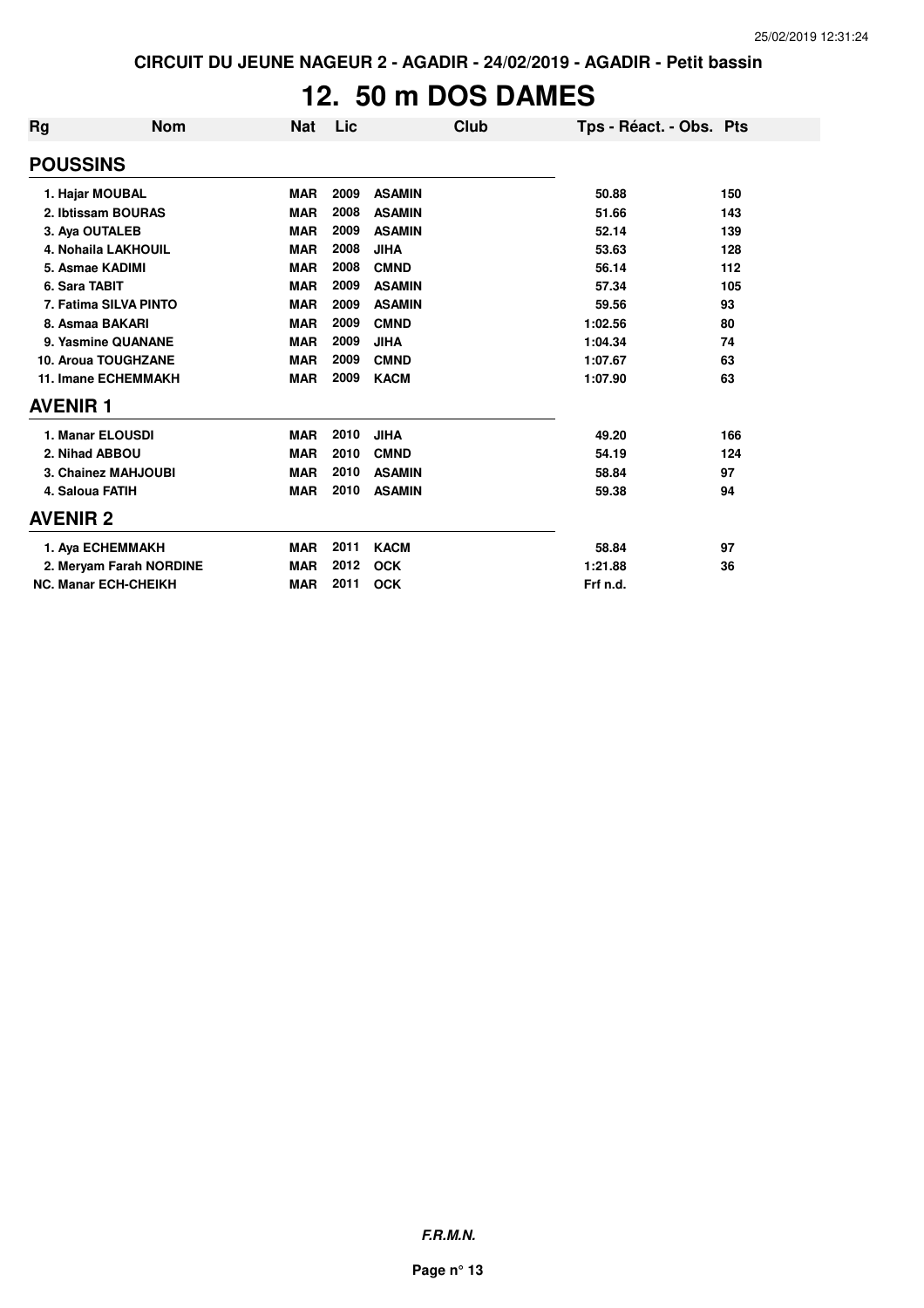## **13. 50 m PAPILLON MESSIEURS**

| Rg                          | <b>Nom</b>               | <b>Nat</b> | Lic  | Club        | Tps - Réact. - Obs. Pts |     |
|-----------------------------|--------------------------|------------|------|-------------|-------------------------|-----|
| <b>POUSSINS</b>             |                          |            |      |             |                         |     |
|                             | 1. Adam RACHID           | <b>MAR</b> | 2008 | <b>JIHA</b> | 45.50                   | 119 |
|                             | 2. Mohamed Adam BERRAHOO | <b>MAR</b> | 2008 | <b>JIHA</b> | 45.79                   | 117 |
|                             | 3. Yahya Rayane NORDINE  | <b>MAR</b> | 2008 | <b>OCK</b>  | 45.93                   | 116 |
| 4. Ziad BOUCHIKHA           |                          | <b>MAR</b> | 2009 | <b>CMND</b> | 47.63                   | 104 |
| 5. Hamza NAFR               |                          | <b>MAR</b> | 2008 | <b>OCK</b>  | 51.00                   | 85  |
| <b>6. Amer ELHAMIL</b>      |                          | <b>MAR</b> | 2009 | <b>JIHA</b> | 51.16                   | 84  |
| <b>AVENIR 1</b>             |                          |            |      |             |                         |     |
| 1. Yassir HADRI             |                          | <b>MAR</b> | 2010 | <b>CMND</b> | 1:11.21                 | 31  |
| <b>NC. Elmehdi ELKHOMSI</b> |                          | <b>MAR</b> | 2010 | <b>CKM</b>  | Dsq NI                  | 0   |
| <b>AVENIR 2</b>             |                          |            |      |             |                         |     |
|                             | 1. Youness EL HOUZI      | <b>MAR</b> | 2011 | <b>CMND</b> | 1:00.63                 | 50  |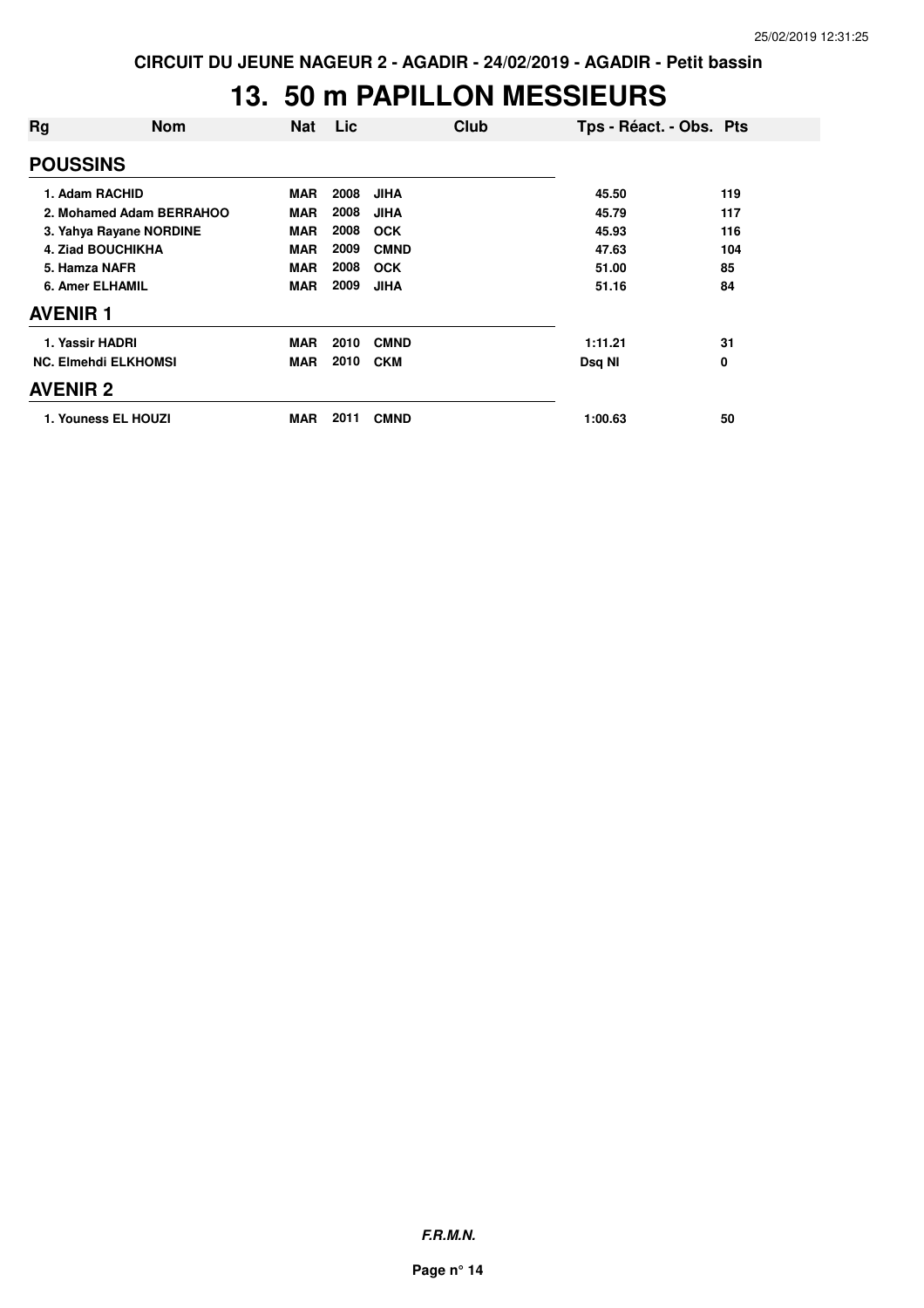### **14. 50 m PAPILLON DAMES**

| Rg                  | <b>Nom</b> | <b>Nat</b> | Lic  | Club        | Tps - Réact. - Obs. Pts |     |
|---------------------|------------|------------|------|-------------|-------------------------|-----|
| <b>POUSSINS</b>     |            |            |      |             |                         |     |
| 1. Doaa ELBANNAY    |            | <b>MAR</b> | 2009 | <b>OCK</b>  | 45.30                   | 156 |
| 2. Yasmine ED DRIEF |            | <b>MAR</b> | 2008 | KACM        | 50.42                   | 113 |
| 3. Youmna OUNACEUR  |            | <b>MAR</b> | 2008 | <b>CMND</b> | 57.79                   | 75  |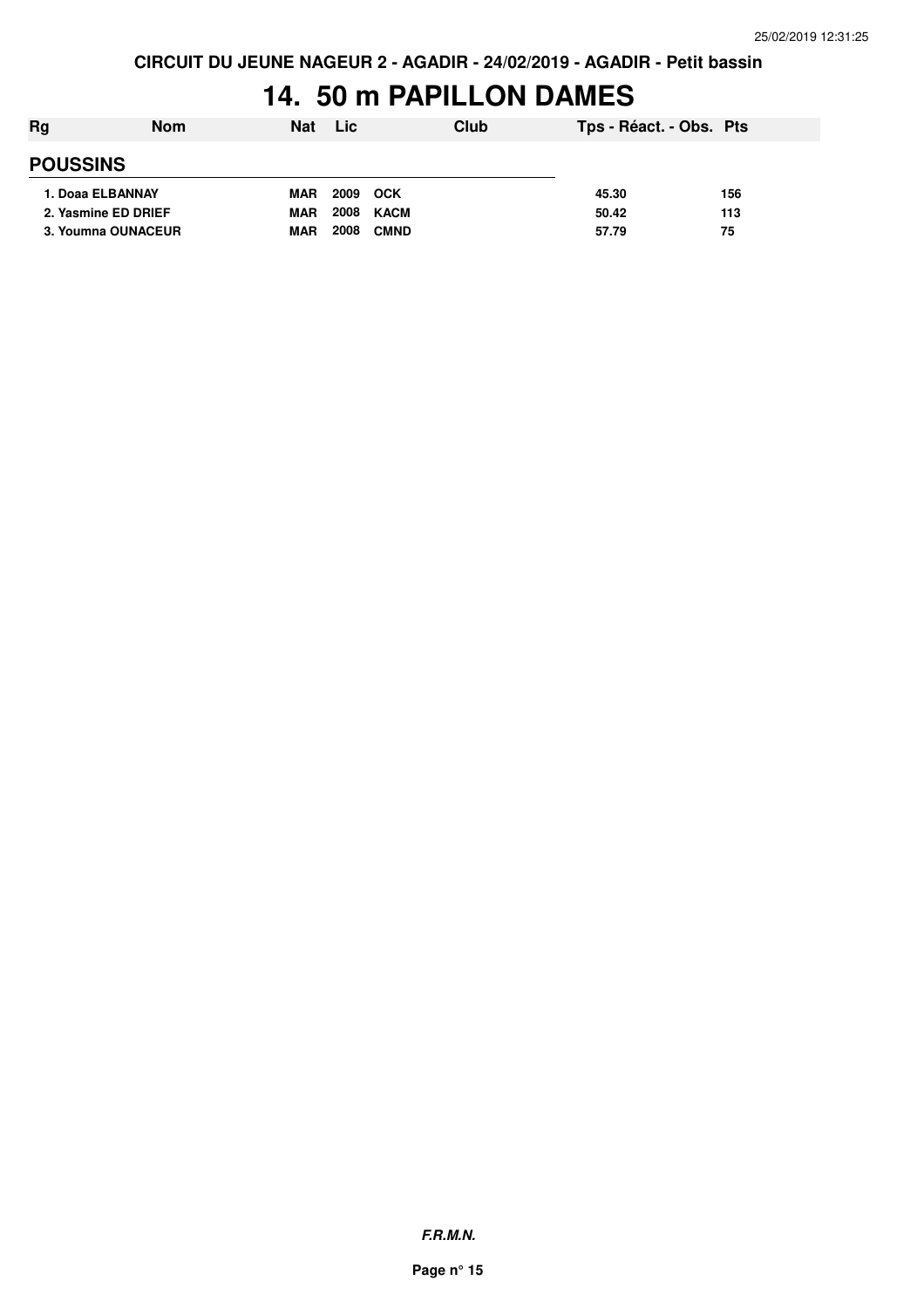## **15. 4 x 50 m 4 NAGES MESSIEURS**

| Rg                           | <b>Nom</b>            | <b>Nat</b> | Lic  |             | Club | Tps - Réact. - Obs. Pts |     |
|------------------------------|-----------------------|------------|------|-------------|------|-------------------------|-----|
| <b>POUSSINS</b>              |                       |            |      |             |      |                         |     |
|                              | 1. Walid CHAYED       | <b>MAR</b> | 2009 | <b>JIHA</b> |      | 3:13.77                 | 116 |
|                              | <b>Amer ELHAMIL</b>   | <b>MAR</b> | 2009 | <b>JIHA</b> |      |                         | 116 |
|                              | <b>Adam RACHID</b>    | <b>MAR</b> | 2008 | <b>JIHA</b> |      |                         | 116 |
| <b>Mohamed Adam BERRAHOO</b> |                       | <b>MAR</b> | 2008 | <b>JIHA</b> |      |                         | 116 |
| <b>NC. Ziad BOUCHIKHA</b>    |                       | <b>MAR</b> | 2009 | <b>CMND</b> |      | Dsg Rel                 | 0   |
|                              | Yahya EL OUAHABI      | <b>MAR</b> | 2009 | <b>CMND</b> |      |                         | 0   |
|                              | <b>Reda ERROUKHOU</b> | <b>MAR</b> | 2009 | <b>CMND</b> |      |                         | 0   |
|                              | <b>Adam IDHSSAIN</b>  | <b>MAR</b> | 2009 | <b>CMND</b> |      |                         | 0   |
|                              |                       |            |      |             |      |                         |     |